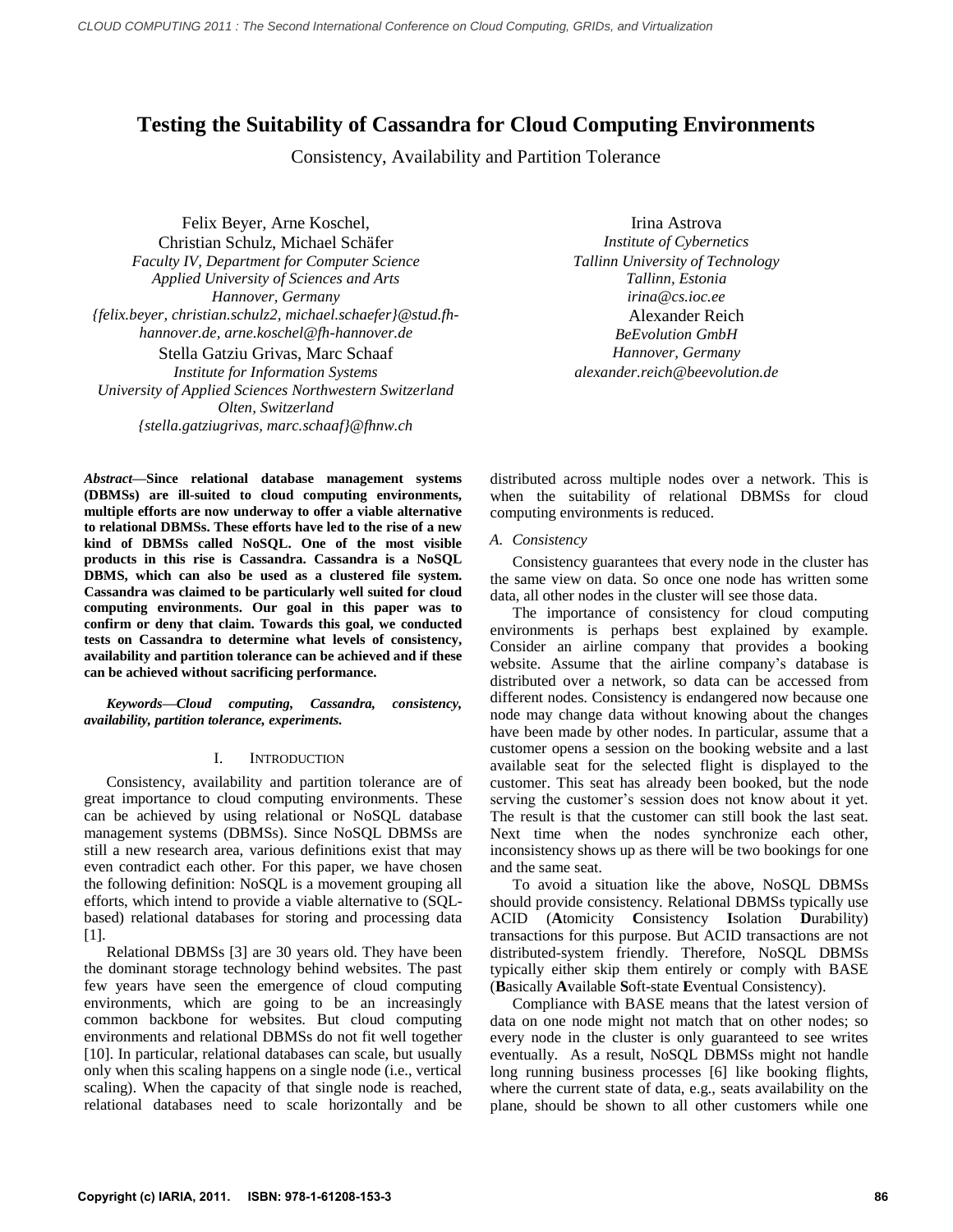customer, who is booking a flight, has not finished the booking yet.

## *B. Availability*

Availability guarantees that if one node fails, there will still be some copies of data on other nodes in the cluster, so the availability of the whole cluster will not be endangered by that node failure.

Continuing the previous example, assume that the node serving the customer's session experiences a failure during which the customer cannot book the last seat anymore.

To avoid a situation like the above, NoSQL DBMSs should provide availability. Relational DBMSs typically use replication for this purpose. The same technique is used by NoSQL DBMSs.

### *C. Partition Tolerance*

Partition tolerance guarantees that the cluster remains operational even when communication between nodes in the cluster is lost.

Continuing the previous example, assume that the airline company's database is running on multiple nodes across a network. Also, assume that a network connection with the node serving the customer's session is lost due to a network failure. The database is now partitioned. If the database is tolerant of it, then the cluster can still perform read and write operations, i.e., the customer can still book the last seat. If not, the cluster will be completely inaccessible.

To avoid a situation like the above, NoSQL DBMSs should provide partition tolerance – they typically use quorum for this purpose. Being single-node, relational databases cannot be partitioned.

### II. CONTRIBUTION

In this paper, we deal with using NoSQL DBMSs in cloud computing environments. Unlike many other papers, we do not focus on traditional approaches that use clustered file systems like Gluster [2] or relational DBMSs like MySQL and Oracle. Rather, we introduce a novel approach that uses Cassandra.

Cassandra [5] was claimed to be particularly well suited for cloud computing environments. Our goal was to confirm or deny that claim. For this purpose, we experimented with Cassandra. In particular, we built a test setup, developed a test application and conducted tests on Cassandra using this application.

### III. CASSANDRA

Cassandra is a recently upcoming NoSQL DBMS that can also be used as a clustered file system [4]. It was originally developed as an open source by Facebook in 2007 to horizontally scale their internal application; viz. Inbox Search. Later in 2009 Facebook released Cassandra to Apache. This allowed Cassandra to move forward in the direction that is more general to the public than just to Facebook's in-house needs.

Recently, Cassandra has acquired great popularity and showed high potentials for cloud computing. This is because Cassandra offers a variety of possibilities to provide the

desired levels of consistency, availability and partition tolerance.

### *A. Consistency*

In Cassandra, every operation is assigned a consistency level, so that it can be decided whether the consistency should be guaranteed among all nodes in the cluster or it is acceptable if some node might not contain the latest version of data, e.g., in case of a node failure. In particular, Cassandra supports the following consistency levels:

 $ANY: \qquad W + R > N$ ONE:  $W = 1$  or  $R = 1$ 

 $QUORUM: W = Q$  or  $R = Q$ 

ALL:  $W = N$  or  $R = N$ ,

where R is the number of records to read (i.e., the number of reads on a replica), W is the number of records to write (i.e., the number of writes on a replica), N is a replication factor and  $Q = N / 2 + 1$ .

Even though Cassandra complies with BASE, it is still possible to have ACID transactional consistency guarantees using ZooKeeper [7], a coordination service for distributed systems. For short running business processes, single path locking can be used (classes ZkReadLock and ZkWriteLock). However, in distributed systems with many interactions, the use of single path locking is not recommended since it often results in deadlocks. It is better to use multi-path locking (a class ZkMultiLock) since this class contains methods, which check for deadlocks and handle them before they occur. A downside of multi-path locking is decreased performance. For simple applications, both single and multi-path locking is sufficient to ensure consistency. More complex applications, however, require the use of a class ZkTransaction. This class works in conjunction with ZkMultiLock. It provides a simplified Thrift API, which allows for specification of a series of data mutation operations to be performed by a transaction. After the transaction has been specified, a method commit is executed with an instance ZkMultiLock passed it as a parameter. At this point, cages will add a reference to a transaction node, which is created by ZooKeeper. Next, the transaction can read the current values of the data, which are to be updated. At this point, the original state will be written into the transaction node [8]. Once this has been done, the data mutations will be performed. After that, all references to the transaction node from within the locks will be removed. The transaction node gets deleted and the transaction itself has been committed.

If the node fails during the execution of a sequence of individual data mutations, the cages will immediately be unlocked. The transaction, which has already been executed, will be rolled back to the "written before" state in the transaction node. So the state of the database will be identical to the original state before the node has performed its operations. This guarantees consistency of the database and complies with so-called relaxed ACID since changes one node makes during a long running business process will be seen by other nodes in the cluster [9].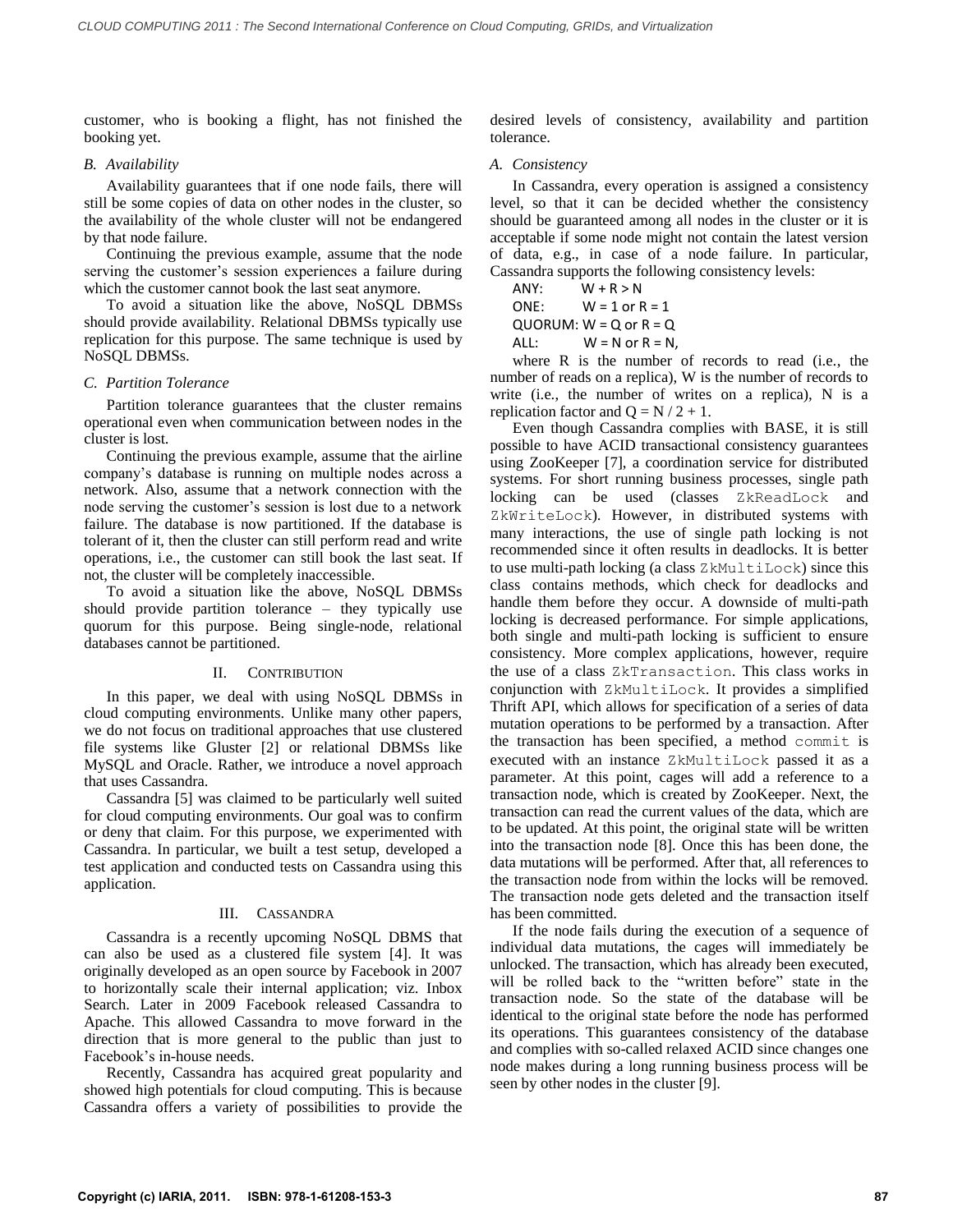## *B. Availability*

In Cassandra, availability is achieved through replication. Every node in the cluster that needs access to data has its own replica, so a failure of one node will not make all replicas unavailable at the same time.

## *C. Partition Tolerance*

In Cassandra, partition tolerance is achieved through quorum (e.g., if one node is separated from the other two nodes in the cluster, it stops processing).

### IV. TEST SETUP

The test setup consisted of a cluster having two nodes: primary and secondary. Writes are directed at both nodes, while reads are directed to just one of the nodes, which is known as the primary node. Because the other node is kept updated, it is known as a secondary node. It is always ready to take over. If the primary node should fail or become inaccessible for any reason, Cassandra will redirect reads to the secondary node and processing will continue uninterrupted. Before the failed node comes back on line, any interim updates will be applied to synchronize it with the other node.

## *A. Cluster Infrastructure*

To configure the first node, we adjusted some variables in the configuration file. In particular, we set both ThriftAddress and ListenAddress to the IP address of the first node to enable intra-cluster communication and data access. (The database was accessed using Thrift API.) Also, we set ReplicationFactor to a value that was equal to the number of nodes in the cluster (i.e., 2) to ensure that a failure of one of the nodes would not make both replicas unavailable at the same time. (In general, the cluster can be configured with more than two replicas, depending on the probability of failures and the requirements for availability.)

For the second node, we set both ThriftAddress and ListenAddress to the IP address of the second node. In addition, we set Seed to the IP address of the first node so that the second node would know to which server it had to connect for getting data when it was added to the cluster. Finally, we set AutoBootstrap to true. This resulted in the second node being added to the cluster automatically. (If a new node is added, only seed nodes in the cluster need to be configured, instead of adjusting all node configurations.)

After the cluster configuration had been completed, we checked if the two nodes would connect to each other. We did it by using a command ring, which returned a list of all available nodes. Although this check showed that the two nodes were available in the cluster, we analyzed entries in the log file generated by Cassandra to see if the cluster remained operational over some period of time.

The following listing shows an excerpt from the resulting log file:

```
INFO 16:50:25,966 Starting up server gossip
```

```
INFO 16:50:26,045 Binding thrift service to 192.168.5.132:9160
```

| INFO        |                    | 16:50:26,050 Cassandra starting up                                          |
|-------------|--------------------|-----------------------------------------------------------------------------|
|             |                    | DEBUG 16:50:26,132 attempting to connect to 192.168.5.134                   |
| INFO        |                    | 16:50:26,160 Node 192.168.5.134 is now part of the<br>cluster               |
|             |                    | DEBUG 16:50:26,161 Resetting pool for 192.168.5.134                         |
|             | DEBUG 16:50:26,793 | attempting to connect to 192.168.5.134                                      |
|             | INFO 16:50:26,798  | InetAddress 192.168.5.134 is now UP                                         |
| INFO        | 16:50:26.800       | Started hinted handoff for endpoint                                         |
|             |                    | 192.168.5.134                                                               |
| <b>INFO</b> |                    | 16:50:26,811 Finished hinted handoff of 0 rows to<br>endpoint 192.168.5.134 |

As can be seen, the second node (192.168.5.134) was added to the cluster, and a synchronization process called hinted handoff was started and finished.

# *B. Test Database Schema*

Cassandra supports a data model that is based on column families. A column family is a container for columns, analogous to a table in relational DBMSs; it holds the columns as an ordered list (a column family row), which can be referenced by the column name. There are two kinds of column families: simple and super. Simple column families consist of columns, which are grouped. Super column families can be viewed as a column family within another column family.

In Cassandra, a database is a distributed multidimensional map, which is indexed by a key. The top dimension is referred to as a key space and under this key space, column families follow. The key space is divided up by a cluster into ranges delimited by tokens.

In Cassandra, a database schema is flexible, meaning that we do not have to decide what columns we need in the records ahead of time. Rather, we can just add or delete columns on the fly. This is by contrast to relational DBMSs, where a database schema is fixed and pre-defined.

In the test setup, we used a simple database schema Address. There was only one key space Keyspace1 containing a column family Standard2, which in its turn contained the following columns: firstname, lastname, street, housenumber, zip, city, and country. To populate the column family with data sets, we used the following statements:

setKeyspace1.Standard2["1"]["firstname"]="MyFirstname" setKeyspace1.Standard2["1"]["lastname"]="MyLastname" setKeyspace1.Standard2["1"]["street"]="MyStreet" setKeyspace1.Standard2["1"]["housenumber"]="MyHouseNumber

" setKeyspace1.Standard2["1"]["zip"]="MyZip" setKeyspace1.Standard2["1"]["city"]="MyCity" setKeyspace1.Standard2["1"]["country"]="MyCountry"

In this listing, the key value was set to 1. However, for any next data sets, this value was increased by one in order to differentiate the data sets from each other.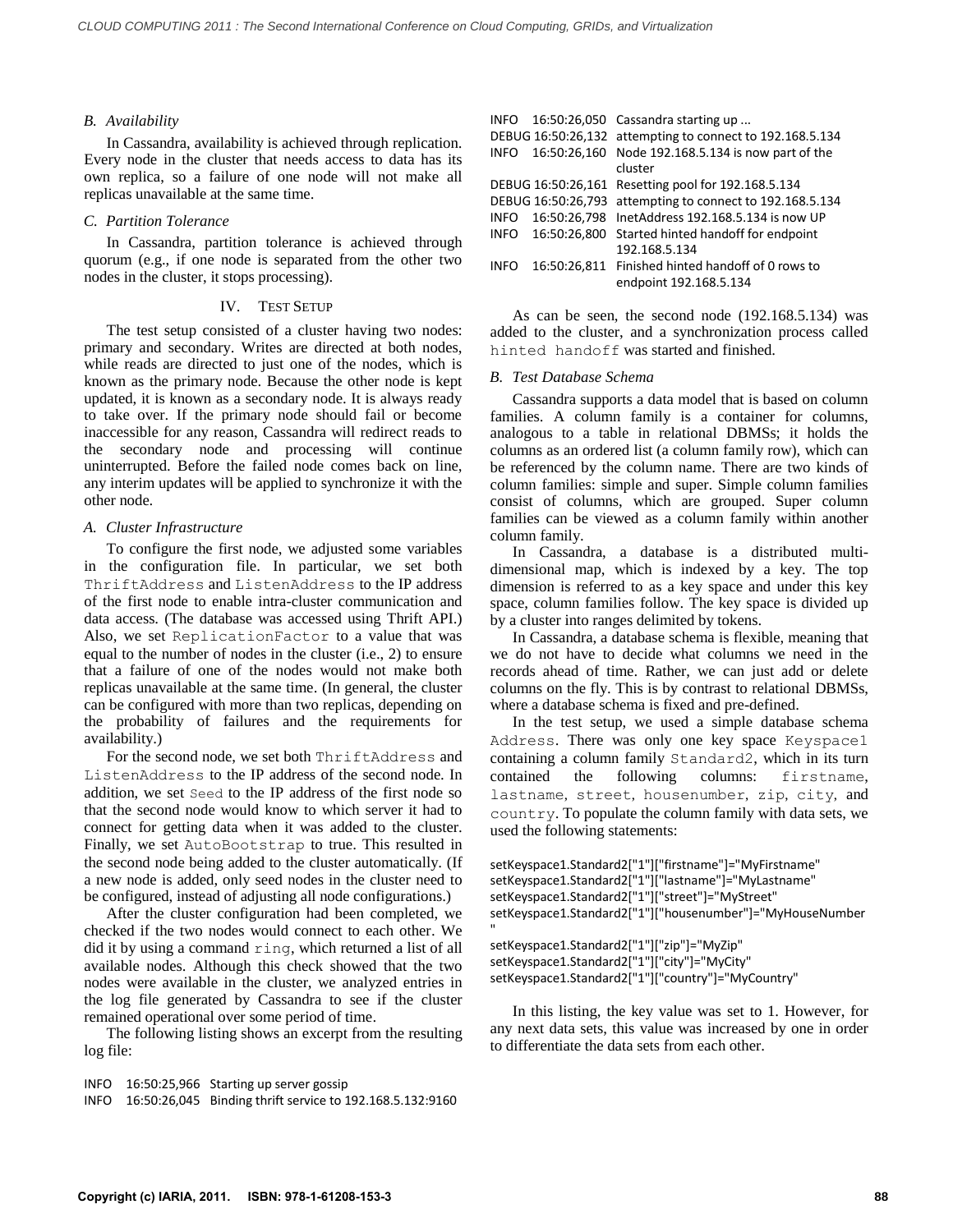# V. TEST APPLICATION

To experiment with Cassandra, we developed a test application in Java. This application took the following arguments as input: a node IP, a Cassandra port, a command to be performed (viz., put, delete or get), data for the command and optionally a key ID of the data. The test application consisted of the following classes.

#### *A. SelectClient*

This class was used to determine the time periods for every method execution.

#### *B. CassandraClient*

This class was used to open and close a connection to the database.

#### *C. PutCassandraData*

This class was used to insert data into the database. The class had a method putDataIntoCassandra, which defines the column names, generates new records and adds them to the database. The record generation was performed by a random generator, which combines data from the specified lists, and could be repeated any number of times using a loop.

#### *D. GetCassandraData*

This class was used to retrieve records from the database. Retrieving records was performed by the following methods:

- getKeyList, which sets a range for the specified key space and gets a key range from Cassandra.
- getData, which reads all records in the specified key range and returns the result.
- getDataByKey, which defines a slice range, reads one specific record identified by its key ID and returns the result.
- printData, which displays on the shell all records in the specified maximum range.
- printDataByKey, which displays on the shell one specific record identified by its key ID.

## *E. DeleteCassandraData*

This class was used to remove records from the database. Removing records was performed by the following methods:

- deleteCassandraData, which creates a key  $\bullet$ range and deletes all records in the specified key range.
- deleteCassandraDataByKey, which deletes one specific record identified by its key ID.

## VI. EXPERIMENTS

After setting up the cluster infrastructure, we performed the following test cases using the test application. After each test case, we analyzed the log file entries generated by Cassandra.

## *A. Test Case 1: Putting Data to Database*

In this test case, we checked if records could be inserted into the database. For this purpose, we tried to add data to the first node.

The following listing shows an excerpt from the resulting log file for the first node:

| DEBUG 16:52:47.373 insert |                                                             |
|---------------------------|-------------------------------------------------------------|
|                           | DEBUG 16:52:47,381 insert writing local key 1               |
|                           | DEBUG 16:52:47,383 insert writing key1 to 432@192.168.5.134 |
|                           | DEBUG 16:52:47,391 Processing response on a callback from   |
|                           | 432@192.168.5.134                                           |

At first, an insert was executed, following by a local write. Then a remote write was executed, following by a response from the second node (192.168.5.134) to check if this node had received the data.

### *B. Test Case 2: Getting Data from Database*

In this test case, we checked if records could be removed from the database. For this purpose, we tried to read data from the first node.

The following listing shows an excerpt from the resulting log file for the first node:

|  | DEBUG 16:53:42,116 range slice |  |
|--|--------------------------------|--|
|--|--------------------------------|--|

| DEBUG 16:53:42,117 RangeSliceCommand{keyspace                          |  |  |  |
|------------------------------------------------------------------------|--|--|--|
| ='Keyspace1', columnfamily='Standard2',                                |  |  |  |
| supercolumn=null, predicate=SlicePredicate(                            |  |  |  |
| columnnames:[[B@1b7c76]),                                              |  |  |  |
| range=[0,0], maxkeys=1} <somerangesliceoutput></somerangesliceoutput>  |  |  |  |
| DEBUG 16:53:42,191 get slice <somegetsliceoutput></somegetsliceoutput> |  |  |  |
| DEBUG 16:53:42,203 Reading consistency digest for 1                    |  |  |  |
| from 606@[192.168.5.134,192.168.5.132]                                 |  |  |  |

At first, a range slice was executed; it set the key space, the column family and the range. It was followed by a get slice, which collected the requested data. An entry reading consistency digest in the log file indicated that the database was checked for consistency.

## *C. Test Case 3: Deleting Data from Database*

In this test case, we checked if records could be removed from the database. For this purpose, we tried to delete data from the first node.

The following listing shows an excerpt from the resulting log file for the first node:

| DEBUG 16:54:04.475 remove |                                                              |
|---------------------------|--------------------------------------------------------------|
|                           | DEBUG 16:54:04,476 insert writing local key 1                |
|                           | DEBUG 16:54:04,477 insert writing key 1 to 676@192.168.5.134 |
|                           | DEBUG 16:54:04,480 Processing response on a callback         |
|                           | from 676@192.168.5.134                                       |

At first, a remove was executed, following by a local write, which set the data values to null. Then a remote write was executed, following by a response from the second node (192.168.5.134) to check if this node set the data to null. Thus, deleting data was somehow similar to adding data.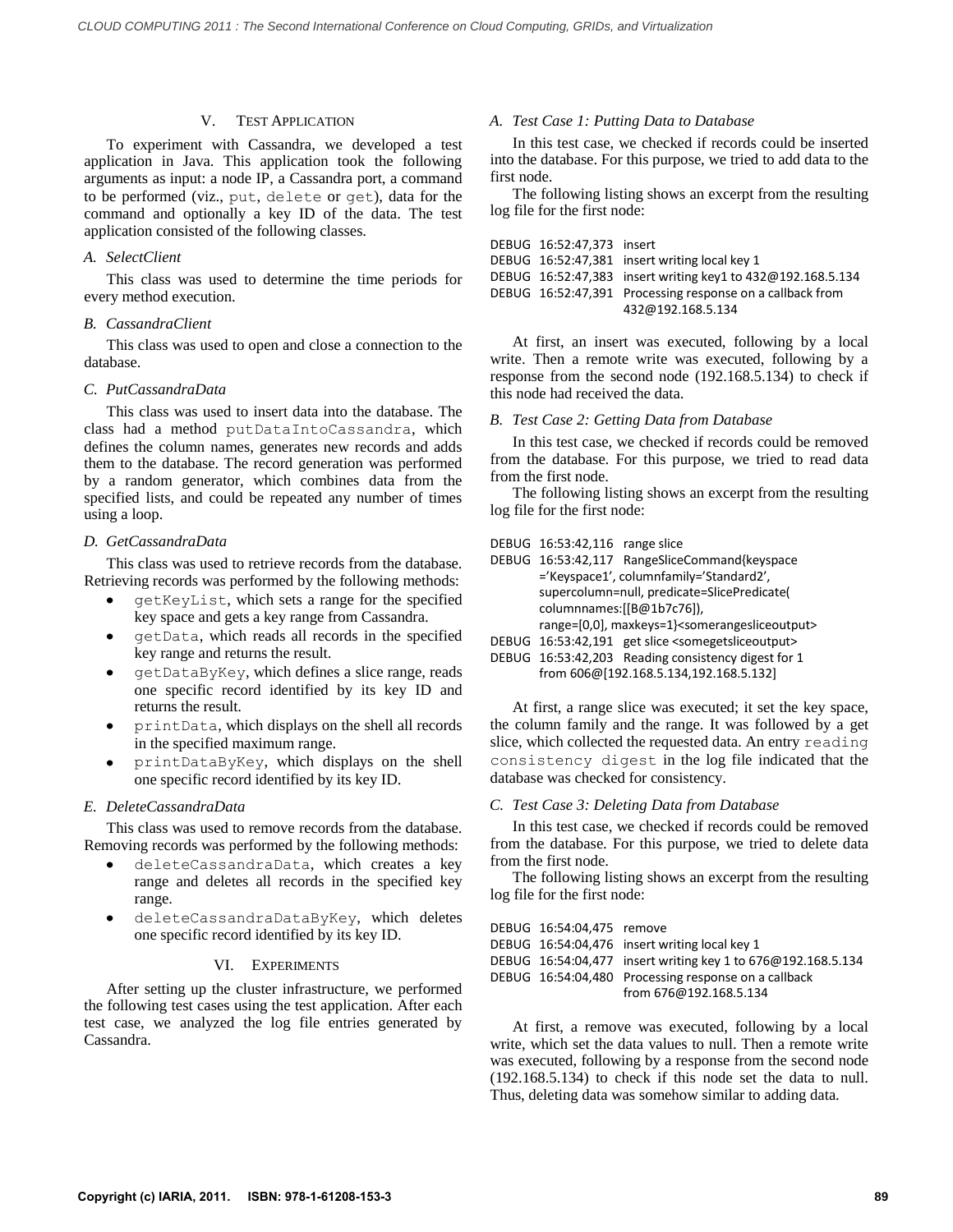#### *D. Test Case 4: Consistency*

In this test case, we checked if all nodes in the cluster had the same view on data even in the presence of updates. For this purpose, we added some data to the first node and tried to read the data back from the second node.

The following listing shows an excerpt from the resulting log file for the first node:

DEBUG 18:09:55,489 Adding hint for 192.168.5.134

<some row mutation operation which adds new data on the first node>

- DEBUG 18:11:29,284 Node 192.168.5.134 state normal, token 115100908670755235738753006493737225538
- INFO 18:11:29,284 Node 192.168.5.134 state jump to normal
- INFO 18:11:29,284 Will not change my token ownership to 192.168.5.134
- INFO 18:11:29,284 Started hinted handoff for endpoint 192.168.5.134 <some data mutation operation>
- INFO 18:11:29,385 Finished hinted handoff of 2 rows to endpoint 192.168.5.134

At first, some data mutation was performed. Then a token was sent to the second node, following by starting and finishing a synchronization process with the second node (192.168.5.134) as the endpoint.

The following listing shows an excerpt from the resulting log file for the second node:

- DEBUG 16:58:13,064 Node 192.168.5.132 state normal, token 115100908670755235738753006493737225538 <some row mutation operation which adds the changed data of the first node>
- INFO 16:58:13,344 Started hinted handoff for endpoint 192.168.5.132
- INFO 16:58:13,351 Finished hinted handoff of 0 rows to endpoint 192.168.5.132

At first, the token was received from the first node. Then some data mutation was performed, following by starting and finishing another synchronization process with the first node (192.168.5.132) as the endpoint. After the synchronization process had finished, the data on the second node were one and the same as on the first node, thus indicating that the database was in a consistent state.

It should be noted that since we wrote data with a consistency level of ONE and wanted to get the same data back while reading, we read the data with a consistency level of ALL.

## *E. Test Case 5: Availability*

In this test case, we checked if the database was available even in the presence of node failures. For this purpose, we disconnected the first node to simulate its failure and tried to read data from the second node to see if some copy of the data was still available.

Since data were replicated within a single cluster, they were available even after the first node had been disconnected. The performance for a read operation became half as fast as before. But this was fine for a two-node cluster.

### *F. Test Case 6: Partition Tolerance*

In this test case, we checked if the database was tolerant to partitions in the presence of network failures. For this purpose, we disconnected the second node to simulate a loss of a network connection between the two nodes and tried to write data with a consistency level of ONE to the first node to see if that node could still process the write (even knowing that data on the second node could not be updated immediately).

The following listing shows an excerpt from the resulting log file for the first node:

DEBUG 18:11:29,116 range slice

|                           | DEBUG 18:11:29,117 RangeSliceCommand{keyspace                          |  |
|---------------------------|------------------------------------------------------------------------|--|
|                           | ='Keyspace1', columnfamily='Standard2',                                |  |
|                           | supercolumn=null, predicate=SlicePredicate(                            |  |
| columnnames:[[B@1b7c76]), |                                                                        |  |
|                           | range=[0,0], maxkeys=1} <somerangesliceoutput></somerangesliceoutput>  |  |
|                           | DEBUG 18:11:29,191 get slice <somegetsliceoutput></somegetsliceoutput> |  |
|                           | DEBUG 18:11:29,460 Processing response on an async result              |  |
|                           | from 5678@192.168.5.134                                                |  |
|                           |                                                                        |  |

As can be seen, the first node performed a write operation, thus favoring availability over consistency. An entry async result in the log file indicated that the second node would not know about interim updates until the network connection was restored.

In our next step, we repeated the same test but with a consistency level of QUORUM. Since the first node could not communicate with the second node to inform it about interim updates, the first node stopped processing the write, thus favoring consistency over availability. The cluster became read-only.

## *G. Test Case 7: Performance*

In this test case, we checked if consistency could be achieved without sacrificing performance. For this purpose, we ran Test Case 1, Test Case 2 and Test Case 3 with 100, 1000, 10000 and 100000 data iterations.

We also experimented with different consistency levels to gain extra speed for read or write operations. For example, when we ran the tests with 10000 and 100000 data iterations, we were more concerned about write performance than read performance. Therefore, we wrote data with a consistency level of ONE (W=1) and read data with a consistency level of ALL (R=N). As a result, each read had to access all copies of data to determine which of them contained the latest version of data, whereas each write had to update only one copy of data. This time when we ran the tests with 100 and 1000 data iterations, we were more concerned about read performance than write performance. Therefore, we wrote data with a consistency level of ALL (W=N) and read data with a consistency level of  $\circ$ NE (R=1).

Figure 1 shows the result of our tests. As can be seen, consistency was achieved at expense of performance because